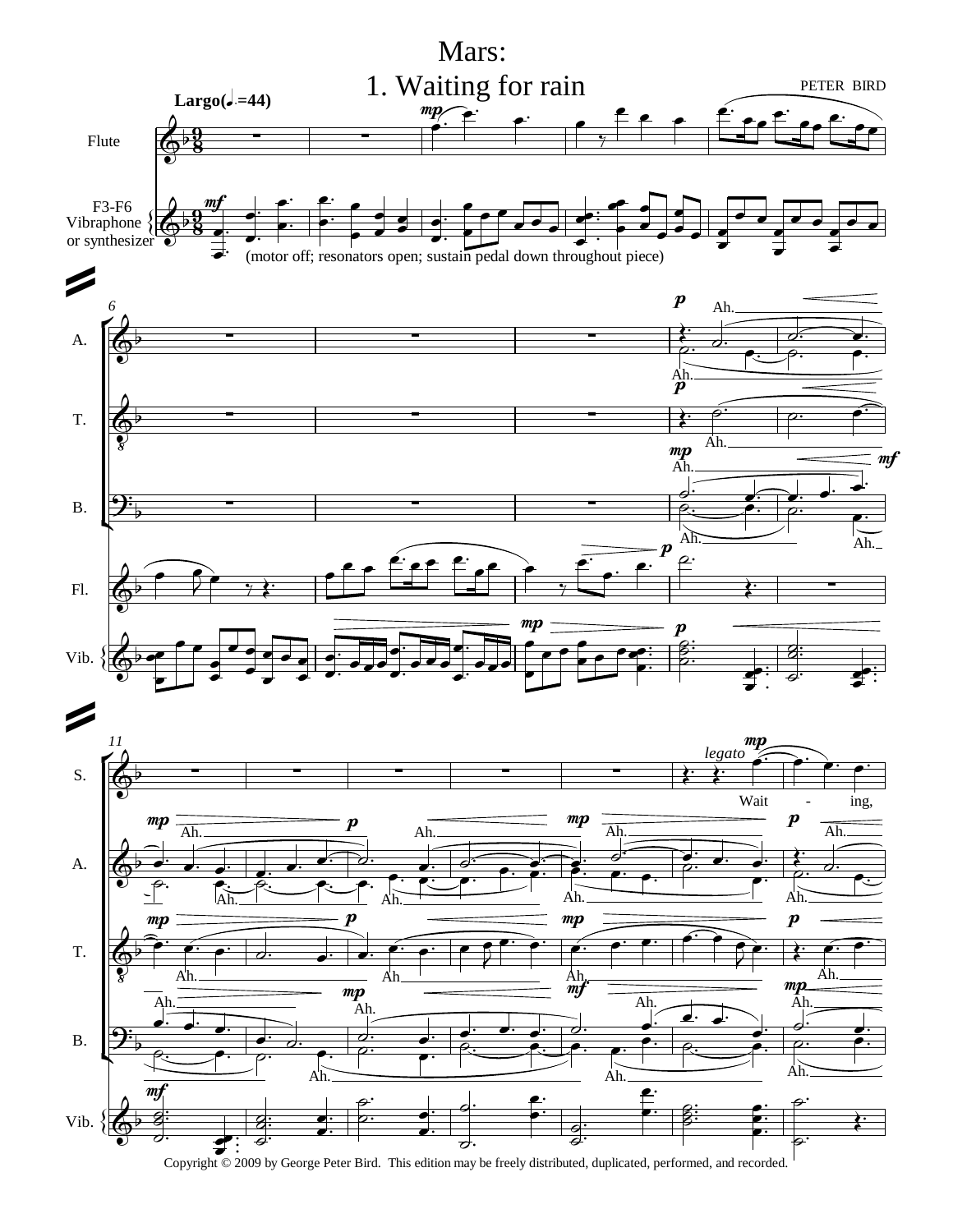



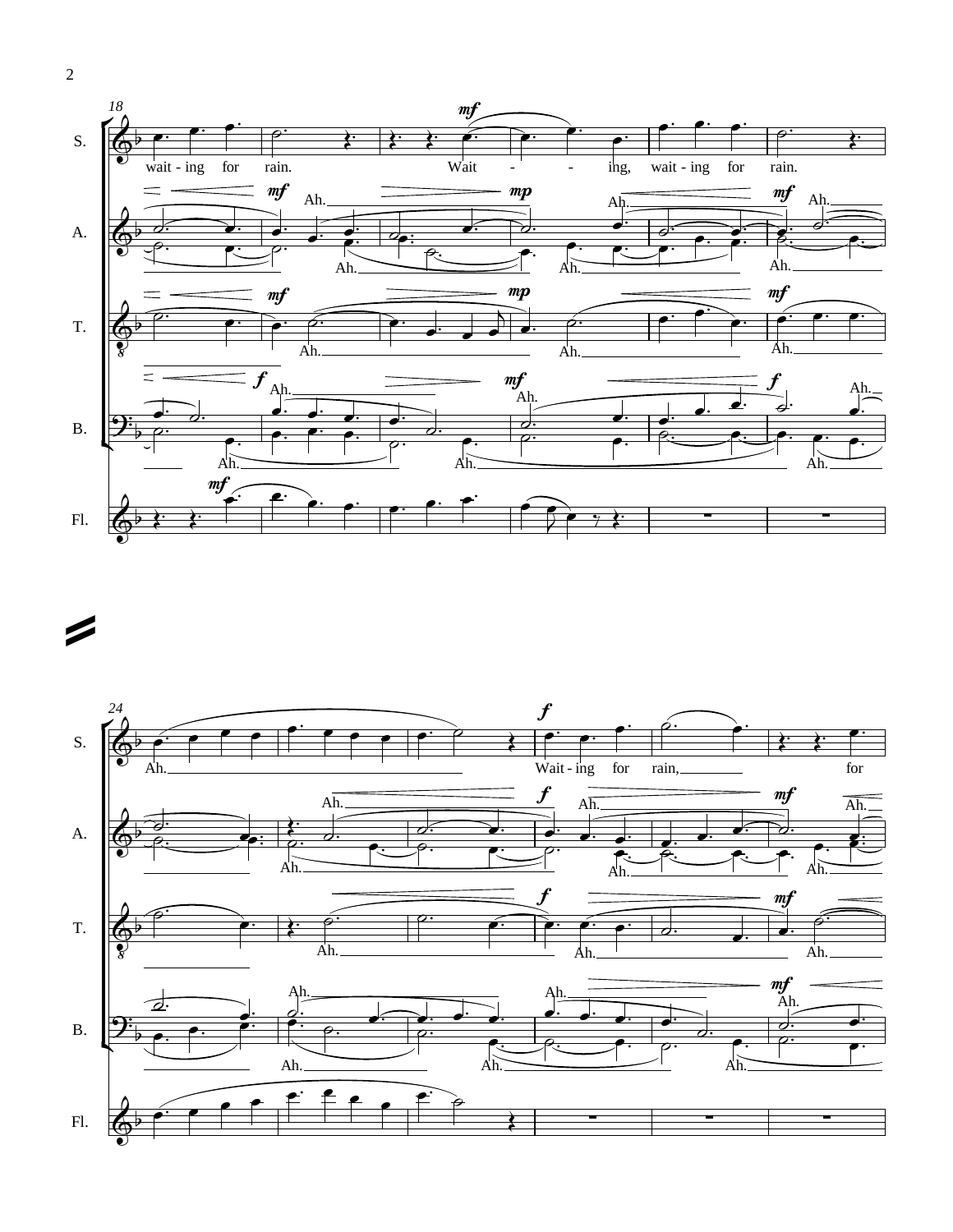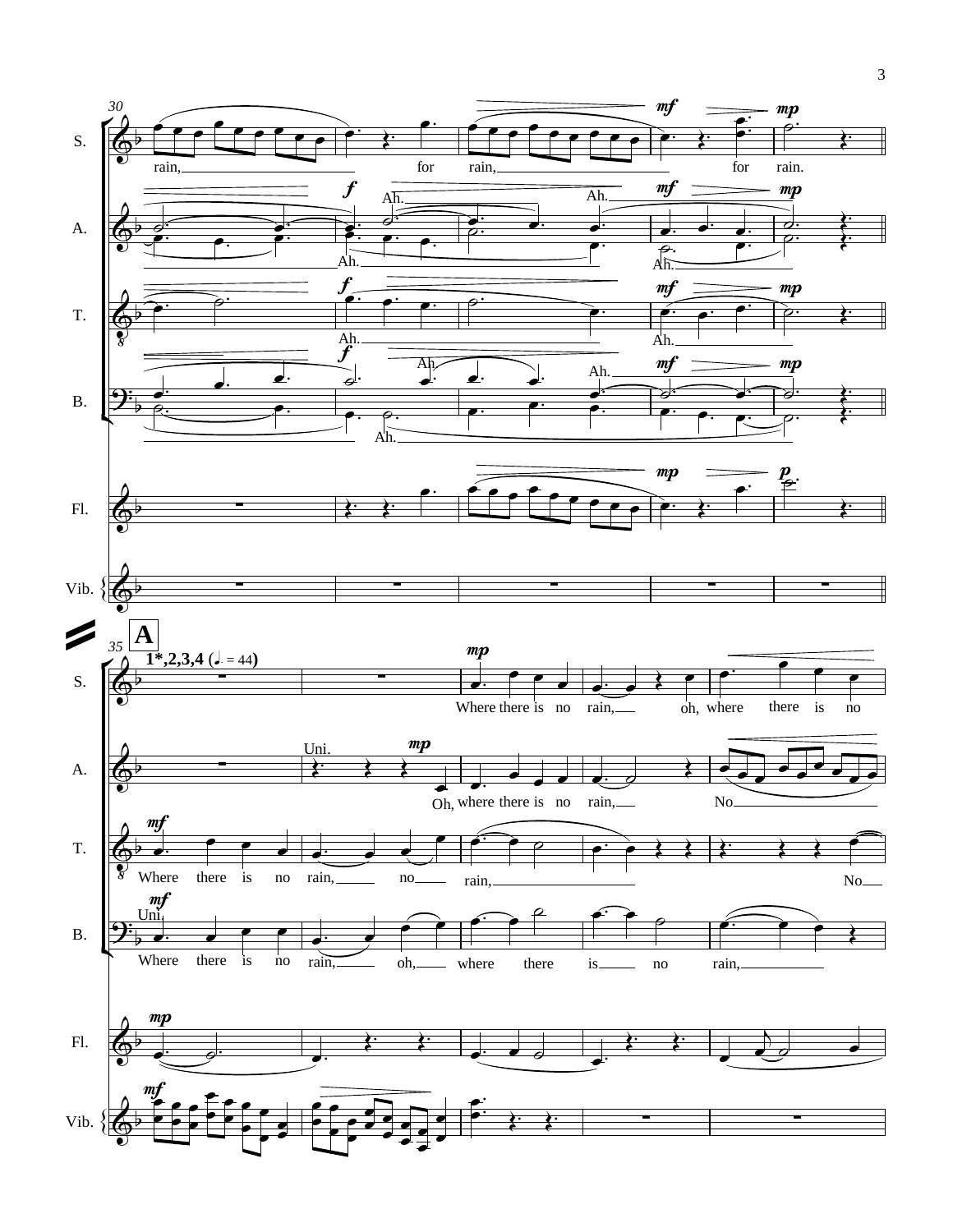



Where

there

is

no



4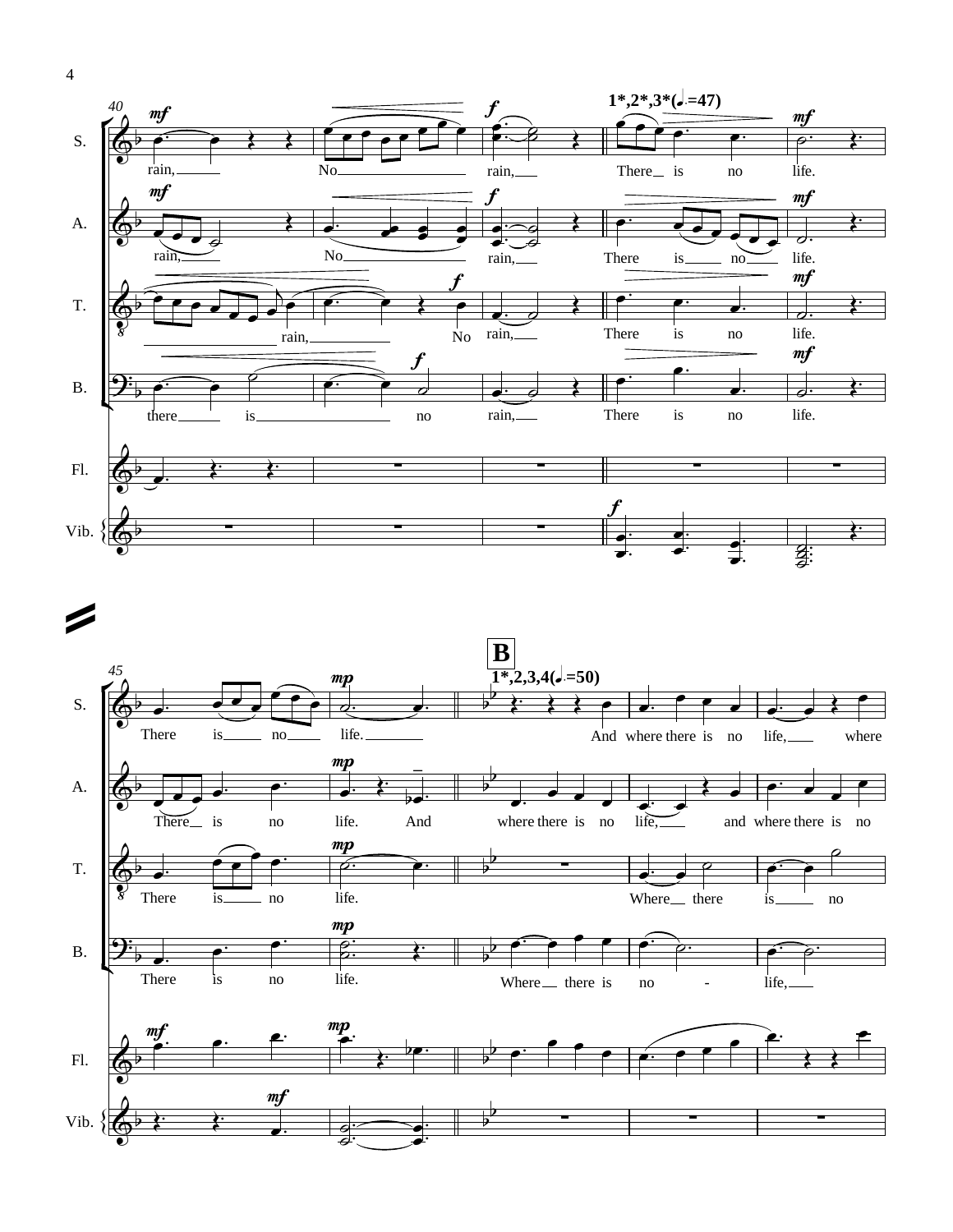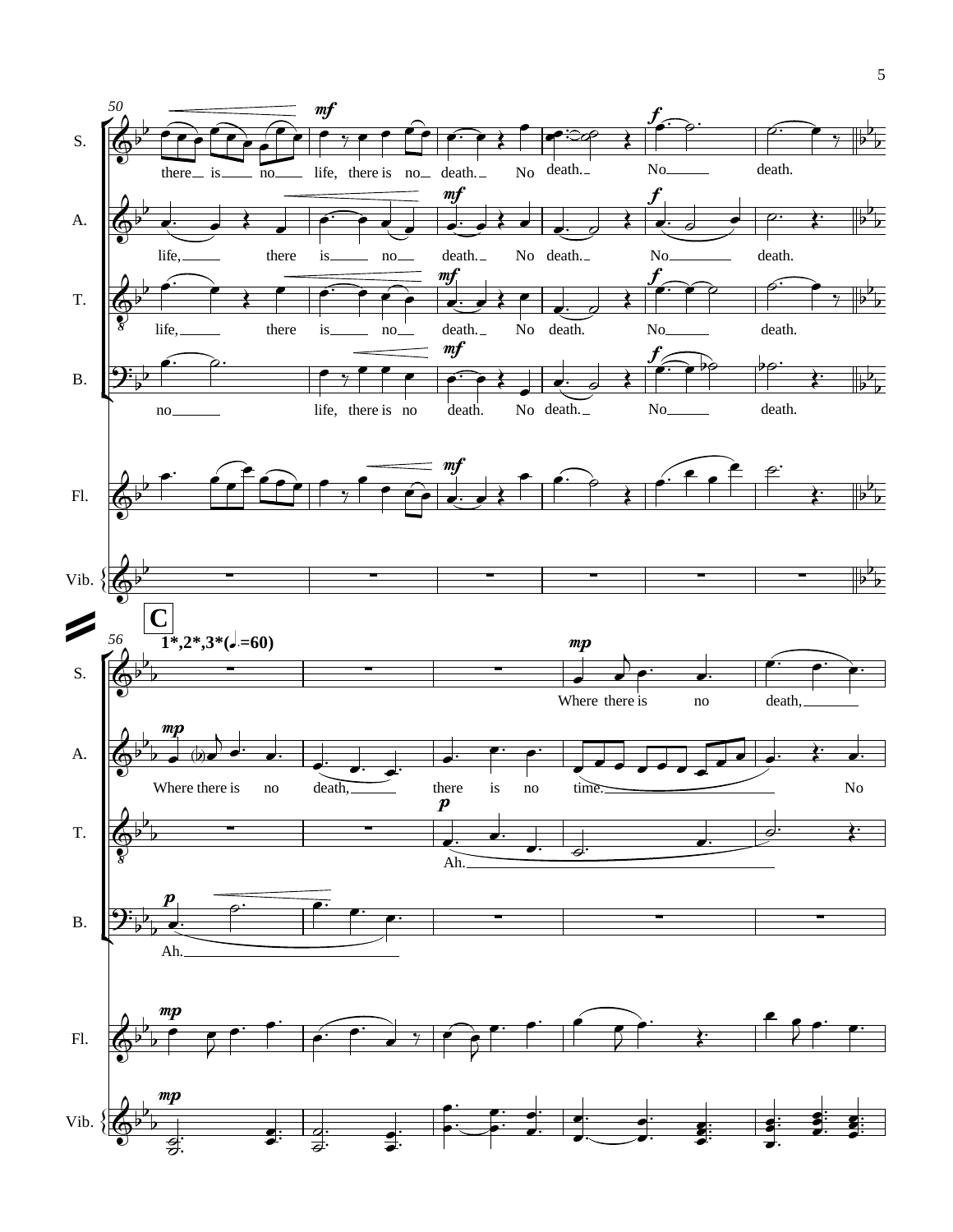



6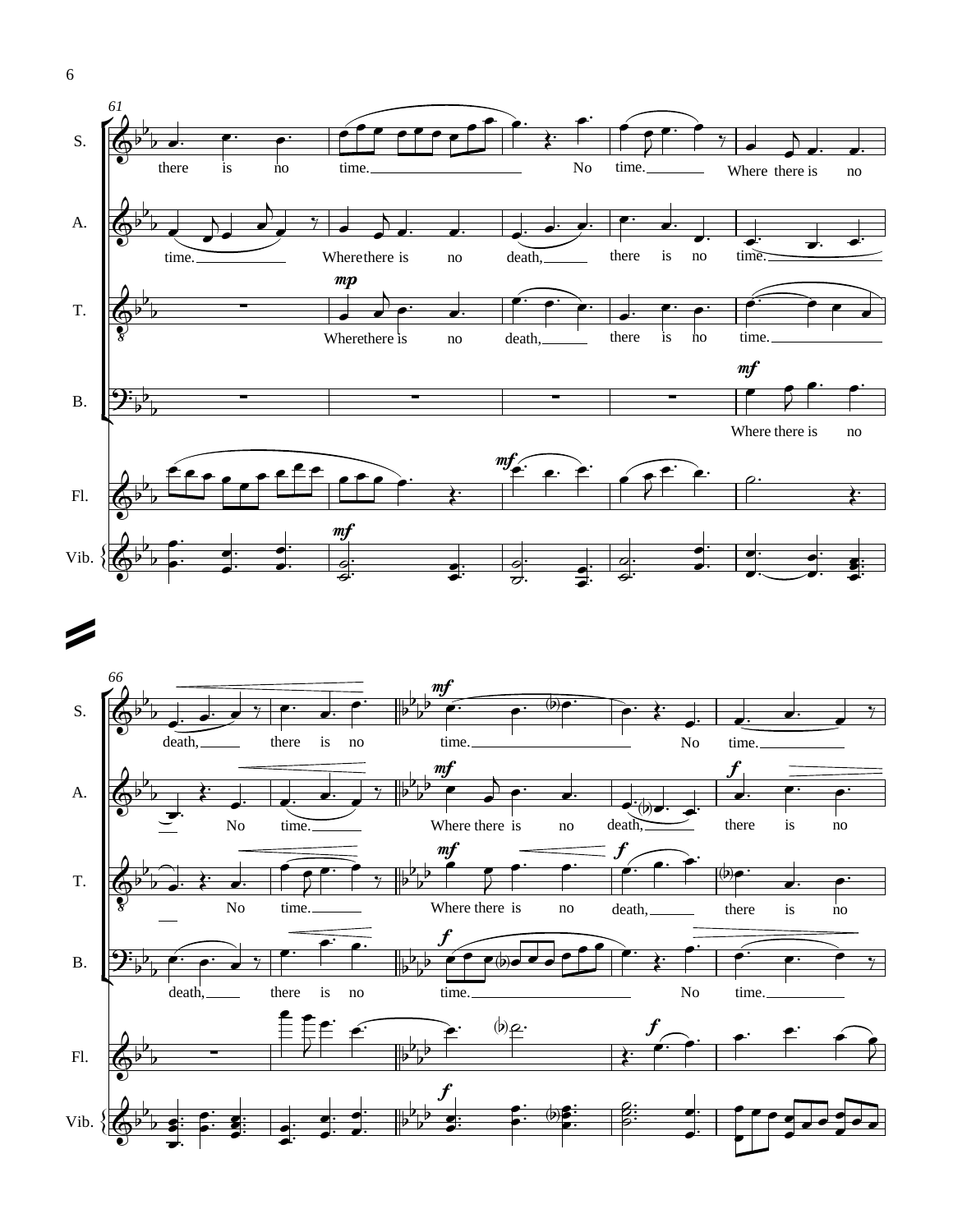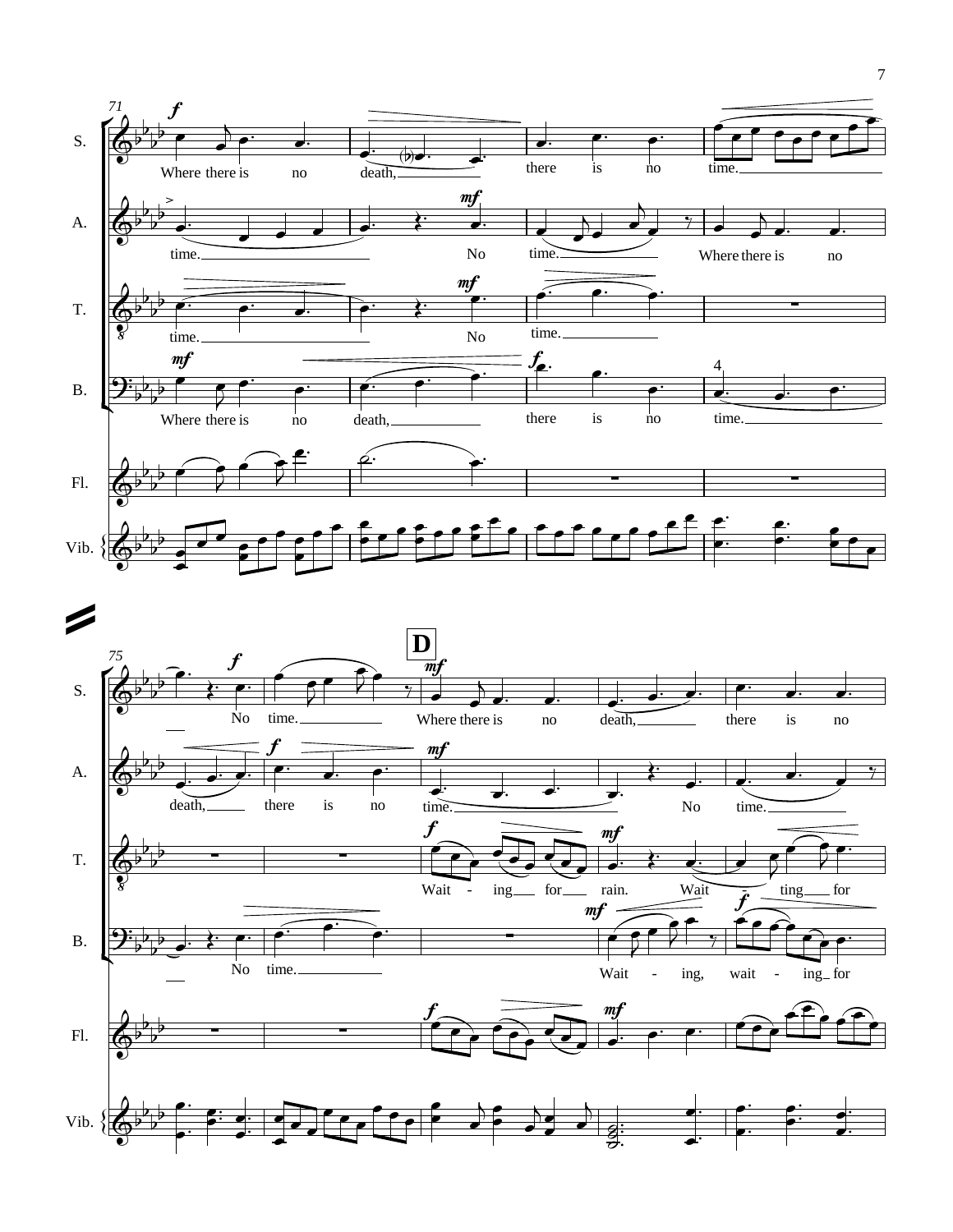

8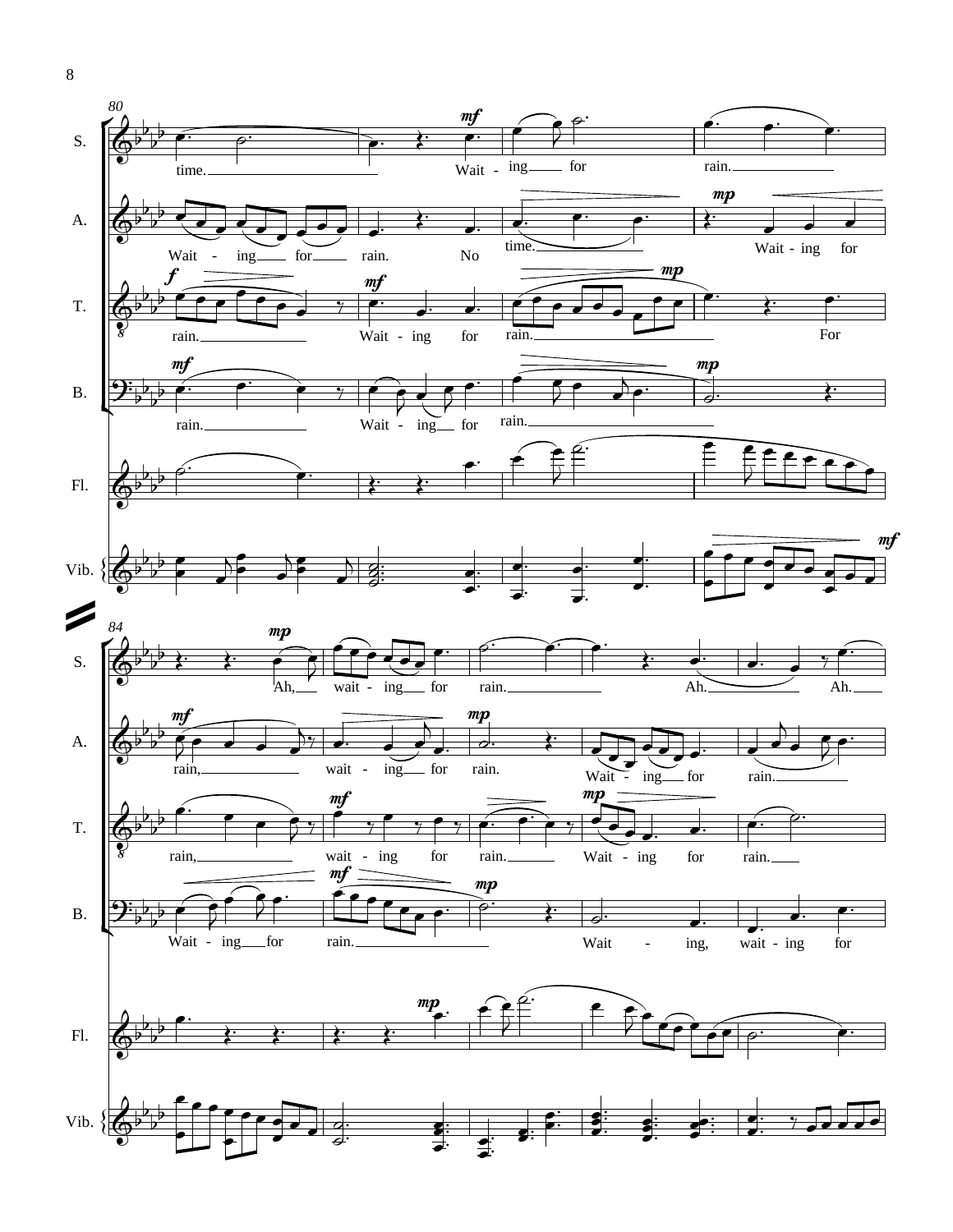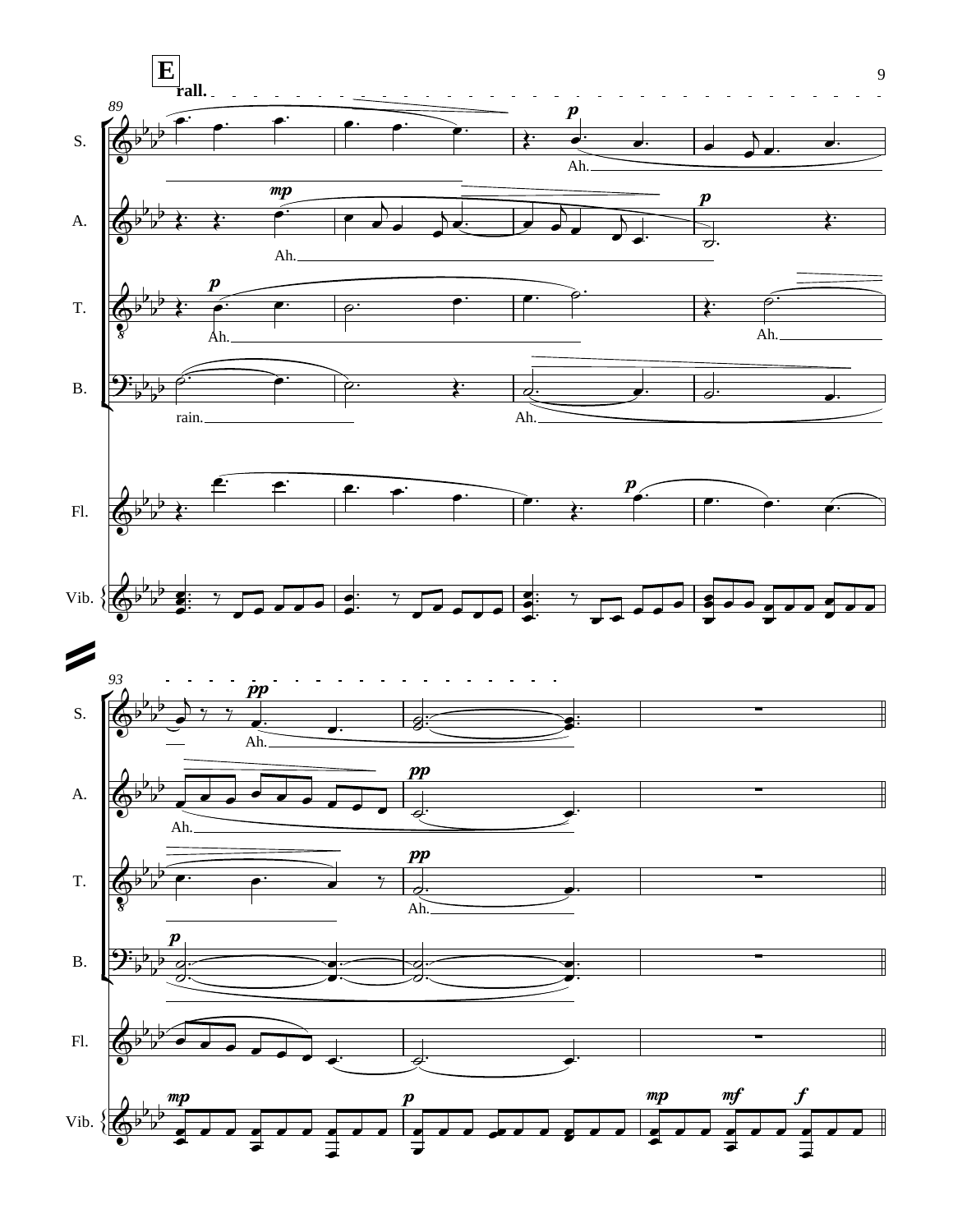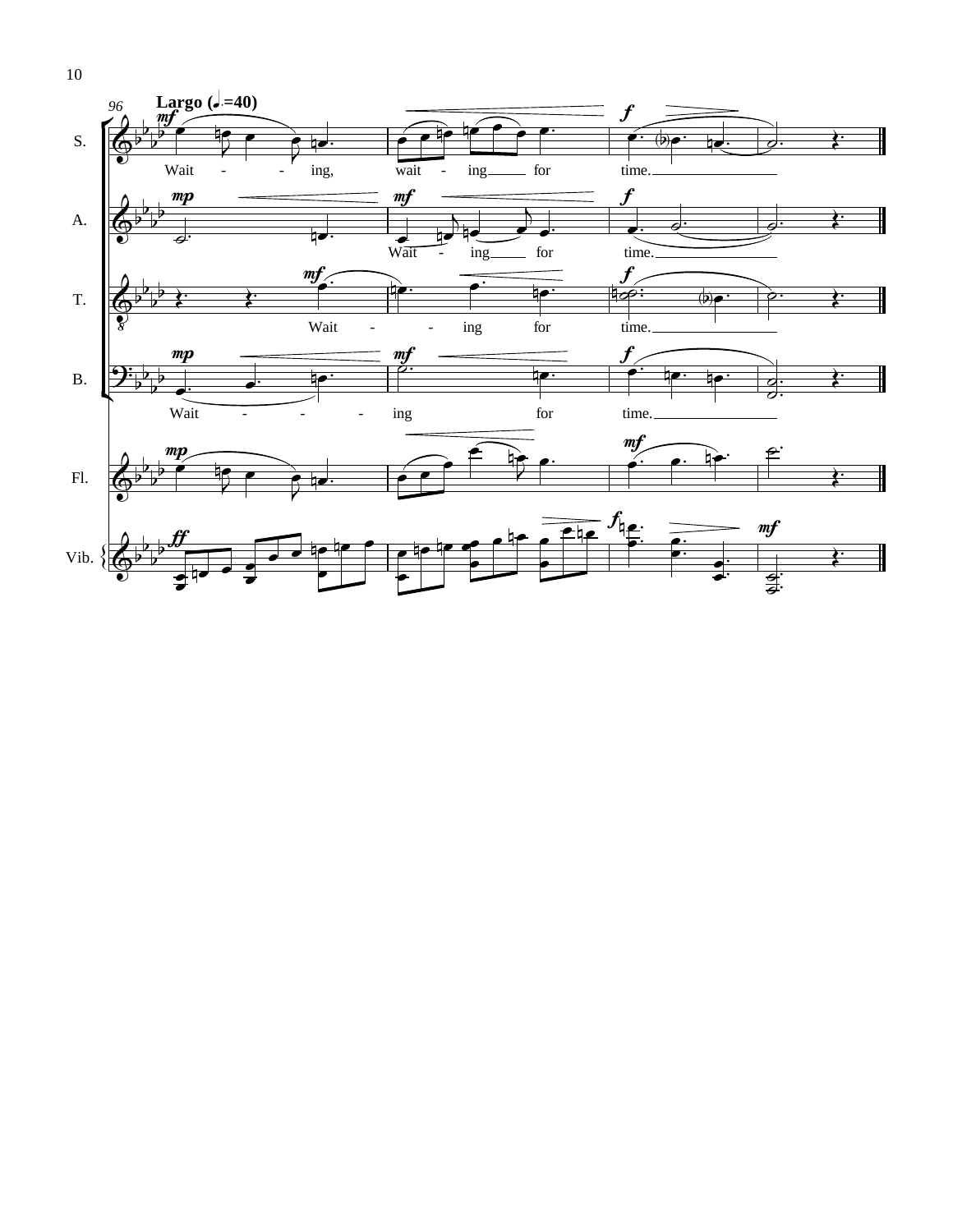Flute



Copyright © 2009 by George Peter Bird. This edition may be freely distributed, duplicated, performed, and recorded.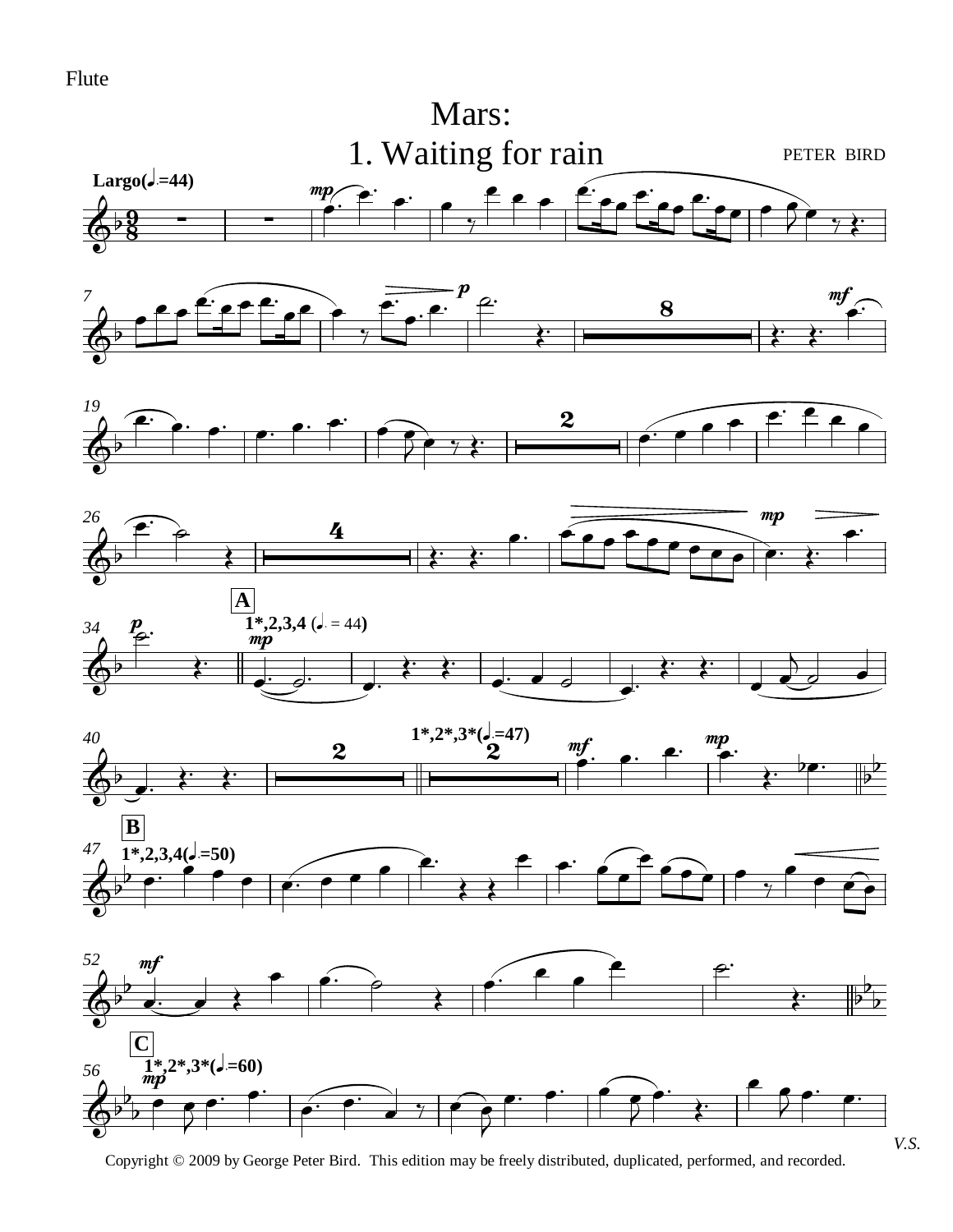











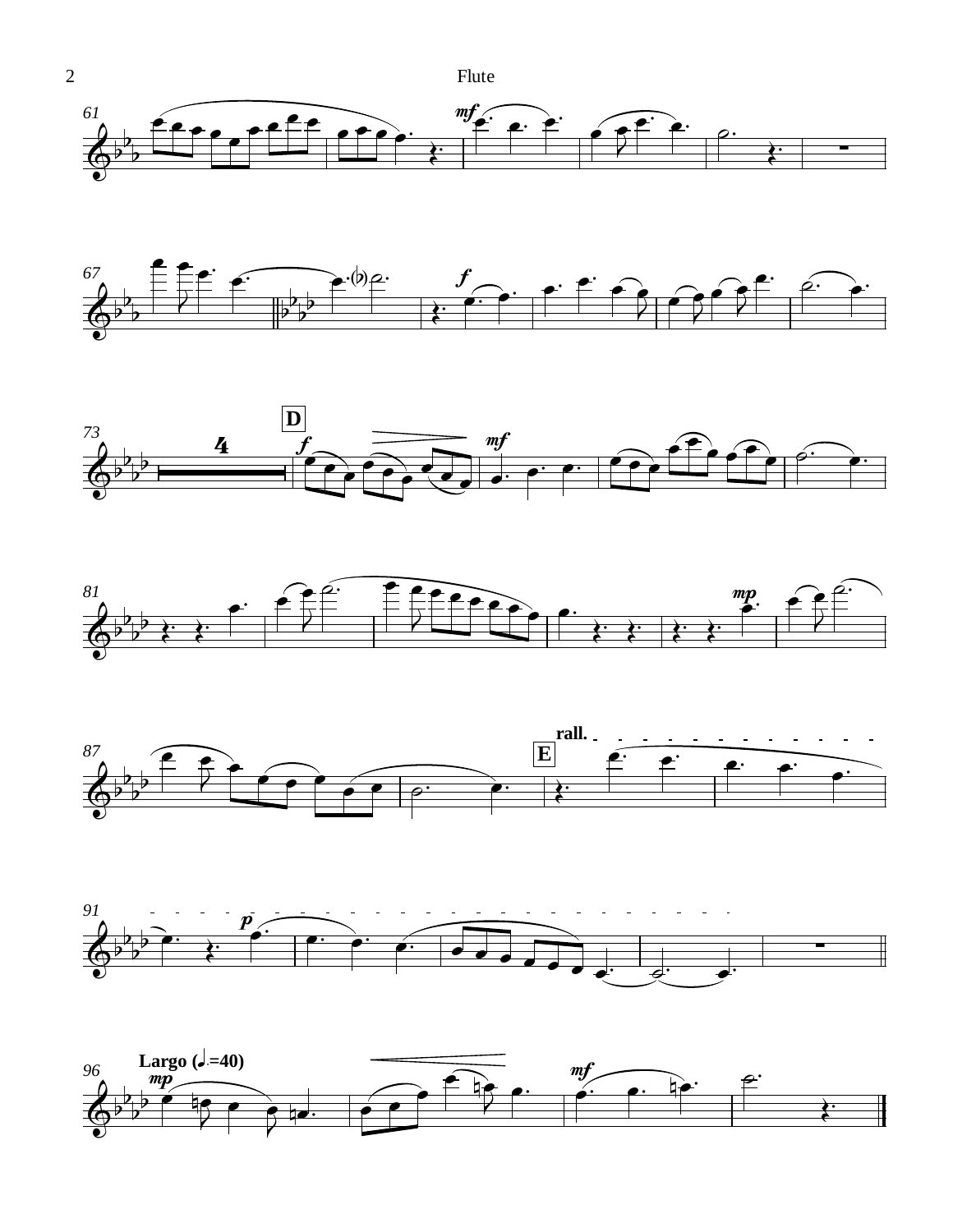## Mars: 1. Waiting for rain

PETER BIRD